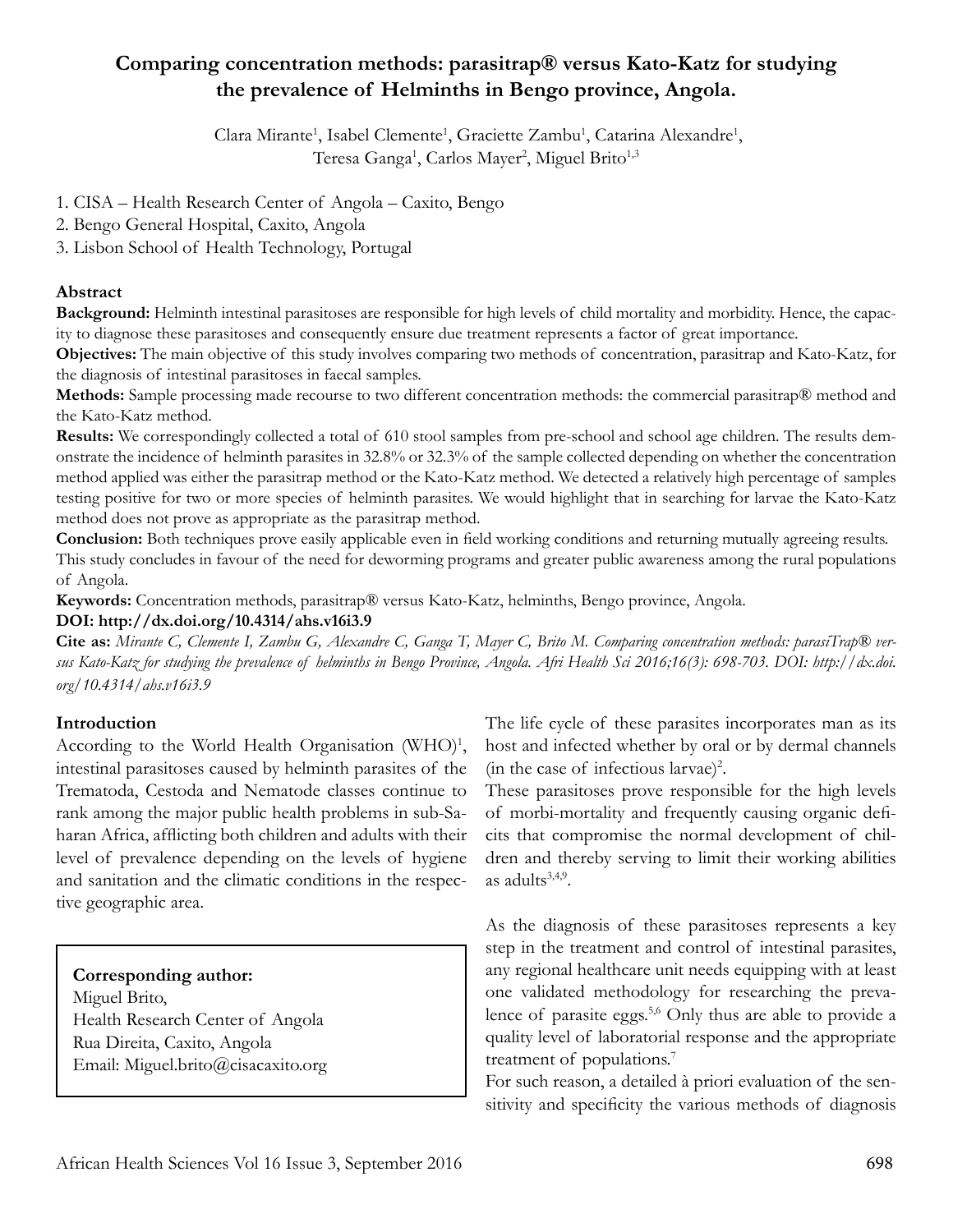available is required within the framework of drafting a tailored strategic plan. These, should be done alongside the corresponding allocation of financial resources to ensure the provision of staff qualified members in scientifically undertaking tests and their respective analysis.

This study derives from the application of two concentration methods for parasitoses diagnosis,<sup>5,8</sup> the parasitrap<sup>®10</sup> method and the Kato-Katz<sup>11</sup> method with the primary objective of comparing their sensitivity and specificity in the identification of intestinal parasite eggs and/or larvae.

# **Material and methods**

### **Study area**

This study took place in two rural locations in Bengo Province, Angola, within the scope of the Demographic Surveillance System run by CISA (Health Research Center of Angola). The first sample site was the village of Cabungo that belongs to the Caxito commune with an estimated population of 450 inhabitants, distributed across two sectors with agriculture and subsistence fishing representing the main activities.

The second sample site was the school in Porto-Quipiri that belongs to the mabubas commune with its estimated population of 600 inhabitants, with agriculture and trade the main sectors of activity.

### **Sample**

In the period between December 2012 and March 2013, the team collected a total of 610 faecal samples from preschool and school age children (aged between 2 and 15), 24.1% belong to pre-school age children (aged between 2 and 5) and 75.9% of school age (from 6 to 15 years of age) and with 53.4% male and 46.6% female.

The stool samples were collected in purpose designed flasks and sent to the laboratory for processing.

### **Concentration methods**

Sample processing made recourse to two different concentration methods: the commercial parasitrap® method and the Kato-Katz method.

In the parasitrap method, the helminth eggs are concentrated by means of a centrifuge. The test relies on a concentration technique involving formol and ether with the sediment resulting susceptible to direct visualisation by microscope. This method, beyond its effectiveness in concentrating the eggs, does not cause any morphological alterations to either the helminth eggs or larvae.

The parasitological Kato-Katz stool filter kit method provides a qualitative and quantitative examination. The faecal samples are first clarified by glycine and green malachite and bearing the advantage of enabling the counting of the number of eggs of each parasite species and thereby generating estimates of the intensity of the parasitoses prevailing in any given population. This is the benchmark method for epidemiological studies. Furthermore, the counting of the eggs also provides an indication of the effectiveness of deworming treatments through before and after testing.

The Kato-Katz method was deployed only as a qualitative concentration in this study.

The technical processing was carried out in accordance with the instructions of the manufacturer $10,11$ , with each sample prepared for visualisation on a double slide and observed by microscope by two different researchers.

## **Results**

This study made simultaneous recourse of two different methods for concentrating faecal samples, the parasitrap method and the Kato-Katz method, for the diagnosis of helminth parasites in a population of pre-school and school age children in Bengo Province, Angola. The results returned indicate the presence of helminth parasites in 32.8% or 32.3% of the samples collected (either 200 or 197 children infected out of the total of 610 samples subject to analysis), depending on whether the concentration method applied was the parasitrap method or the Kato-Katz method (Table 1) respectively.

Despite the vast majority of samples testing positive for helminth parasite containing only one species (27.9% and 170 samples according to the parasitrap method or 27.2% and 166 samples by the Kato-Katz method), a relatively high percentage of the positive samples contained two or more species of helminth parasites, corresponding to 4.9% and 30 samples when testing by the parasitrap method or 5.1% and 31 samples by the Kato-Katz method (Table 1)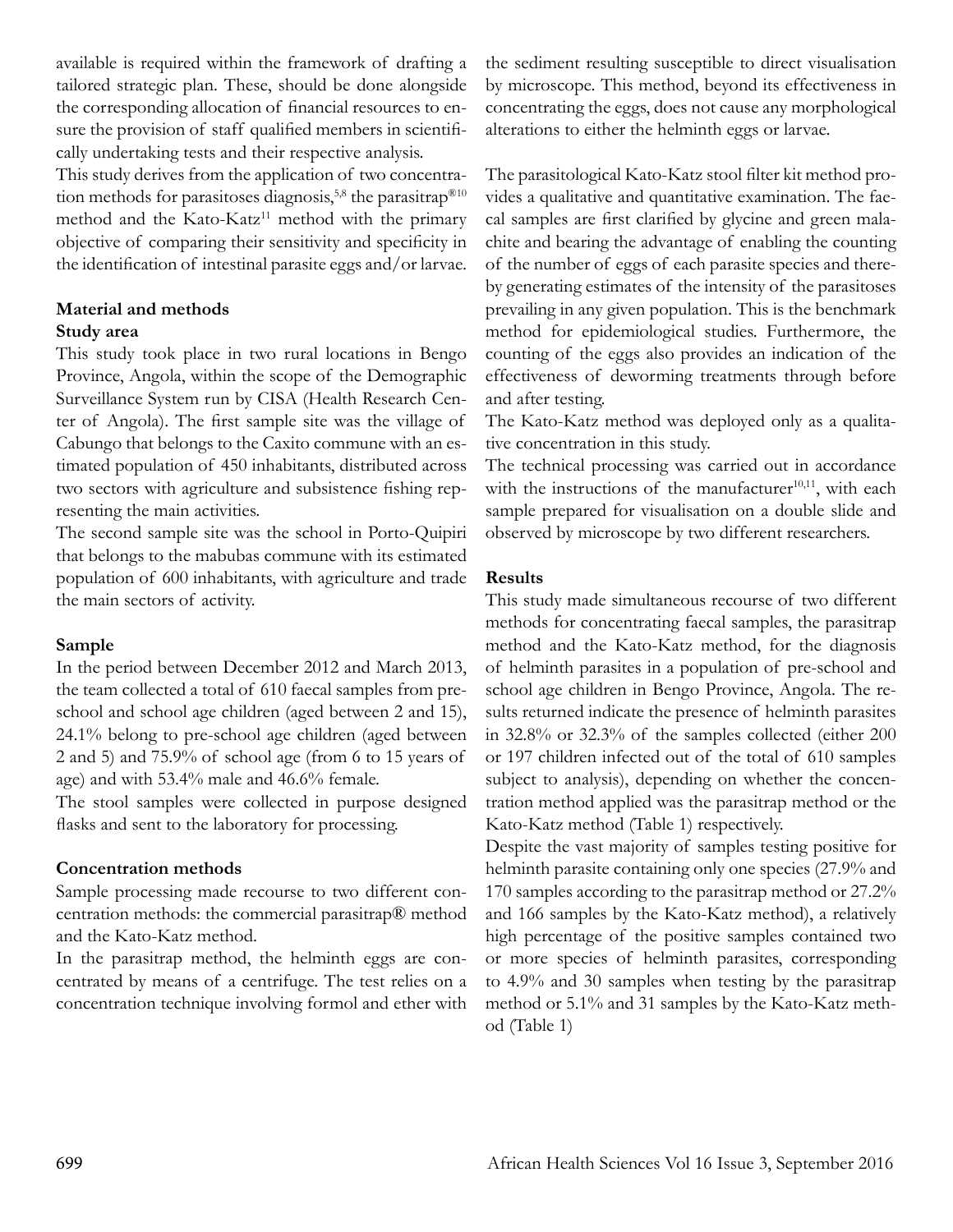|                         | <b>Frequency</b><br>parasitrap | %    | <b>Frequency</b><br><b>Kato-Katz</b> | %    |
|-------------------------|--------------------------------|------|--------------------------------------|------|
| Negative $-0$           | 410                            | 67.2 | 413                                  | 67.7 |
| 1 Parasite              | 170                            | 27.9 | 166                                  | 27.2 |
| more<br>or<br>parasites | 30                             | 4.9  | 31                                   | 5.1  |
| Total of $(1+2)$        | 200                            | 32.8 | 197                                  | 32.3 |

**Table 1 – Sample detection frequency for one or more different parasites through recourse to the two methodologies**

We identified the presence of eggs from six different species of helminth parasites (Table 2), with *Trichuris trichiura* attaining the greatest incidence followed by *Ascaris lumbricoides* and along with larvae from two species:Ancylostomidae and *Strongyloides stercoralis*. In pre-school age children, the most commonly observed

parasite was *Ascaris lumbricoides* (11.3%), followed by *Hymenolepis nana* (6.3%) while school age children were most susceptible to the *Trichuris trichiura* (16.9%) parasite followed by *Ascaris lumbricoides* (11.3%). Moreover,we have not found differences in prevalence between boys and girls.

| <b>PARASITES</b>                | Positiveparasitrap | %      | <b>POSITIVE</b><br><b>Kato-Katz</b> | %      |
|---------------------------------|--------------------|--------|-------------------------------------|--------|
| Trichuris trichiura eggs        | 86                 | 14.10% | 93                                  | 15.20% |
| Ascaris lumbricoides eggs       | 71                 | 11.60% | 72                                  | 11.80% |
| Hymenolepis nana eggs           | 40                 | 6.60%  | 40                                  | 6.60%  |
| Ancylostomidae eggs             | 24                 | 3.90%  | 20                                  | 3.30%  |
| Schistosoma mansoni eggs        |                    | 0.20%  | $\overline{2}$                      | 0.30%  |
| Enterobius vermiculares eggs    | 1                  | 0.20%  | 1                                   | 0.20%  |
| Ancylostomidae larvae           | 4                  | 0.70%  | $\overline{0}$                      | 0.00%  |
| Strongyloides stercoralislarvae | $\overline{7}$     | 1.10%  | $\mathbf{1}$                        | 0.20%  |

**Table 2- Incidence of the different parasites observed by** *each applied method.*

Despite the incidence of the positive results proving similar irrespective of the method of concentration applied, there were certainly differences between the respective results as set out in Table 2. *Trichuris trichiura* was the parasite found with greatest frequency with the incidence of positive samples identified by the Kato-Katz method (93 samples, 15.2%) slightly higher than the results from the parasitrap method (86 samples, 14.1%). Equally, the number of positive samples for the *Ascaris lumbricoides* parasite rose when applying the Kato-Katz method rather than the parasitrap method, despite the difference between the two methods being only one positive result (72 samples, 11.8%, and 71 samples, 11.6%, respectively). The third most prevalent parasite, *Hymenolepis nana*, was identified to an equal incidence by both methods (40 samples, 6.6%) with only *Ancylostomatidae* eggs gaining a higher level of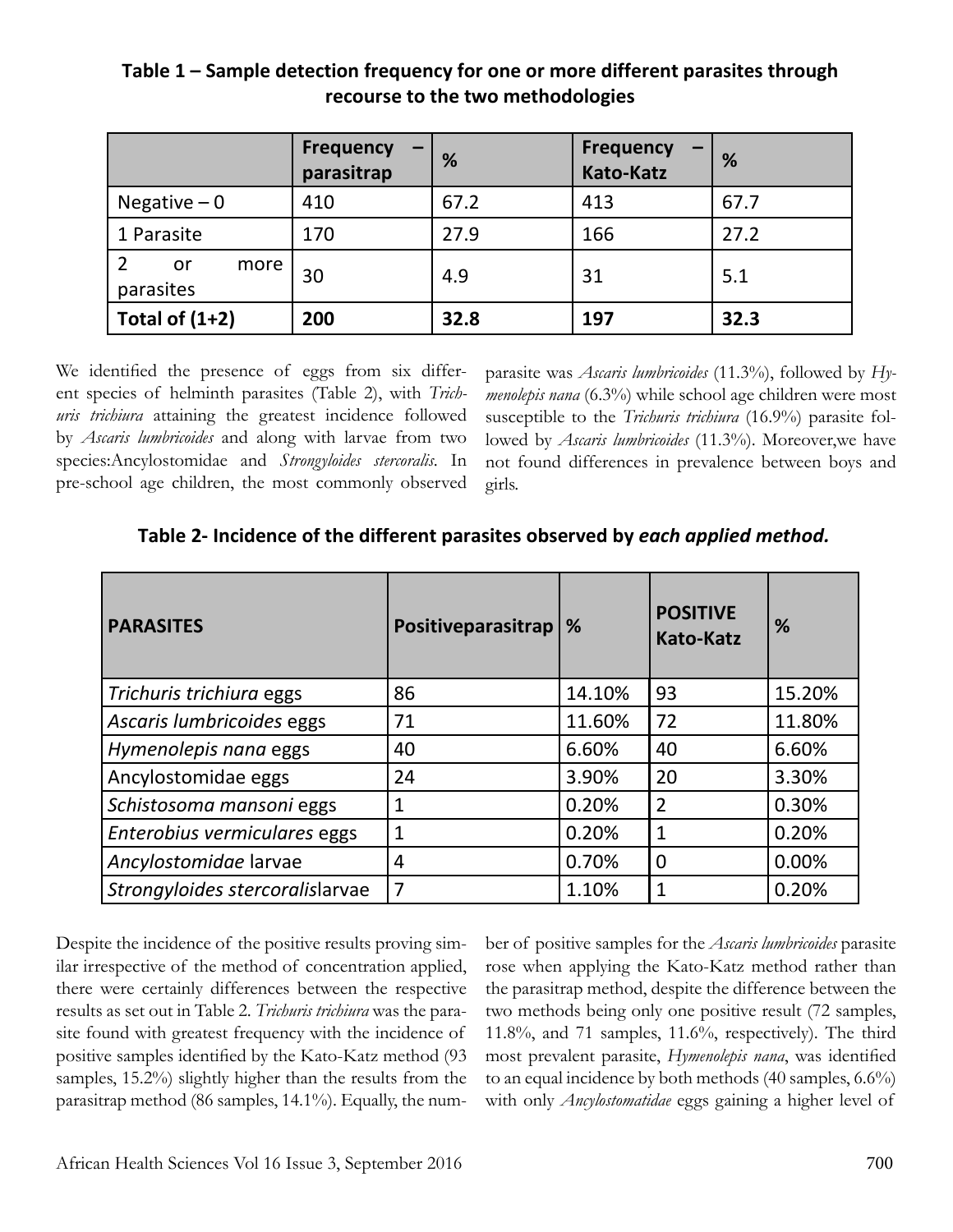numerical identification by the parasitrap concentration method than by the Kato-Katz method (24 samples, 3.9% and 20 samples, 3.3%, respectively). The frequencies of *Schistosoma mansoni* (1 sample, 0.2%; 2 samples, 0.3%) and *Enterobius vermiculares* (1 sample, 0.2%; 1 sample, 0.2%) eggs proved similar whatever the method and with only comparatively residual levels of the remaining parasites. In what concerns larvae identification, there were great differences between the two concentration methods, being the Kato-Katz not suitable for larvae detection. We have detected 4 samples with *Ancylostomidae* larvae, not detected by Kato-katz, and also 7 samples with *Strongyloides stercoralis* larvae detected by parasitrap, but just one sample detected by Kato-Katz.

In order to determine the detection capacity and relative sensitivity of the Kato-Katz method, we took the parasitrap method as our reference method and compared the number of samples with a positive diagnosis for helminth parasites through recourse to both methods of concen-

tration. Despite the results displaying some variation in accordance with the helminth parasite species present in the sample (Table 3), some species, such as *Schistosomamansoni* and *Enterobius vermiculares*, are easily identifiable by both methods. For these parasites, every positive sample was susceptible to mutually concordant diagnosis, irrespective of the concentration method being the parasitrap method or the Kato-Katz method.

The diagnosis of other helminth parasites, such as those belonging to the *Ancylostomatidae* family, are not equally facilitated by utilisation of the Kato-Katz method as by utilisation of the parasitrap method. Only  $83.3\%$  (n=20) of the samples positively identified by the parasitrap method as containing parasites from this family were also detected when applying the Kato-Katz method. This thus reflected a different diagnosis for four separate samples that were reported as negative for *Ancylostomatidae* family parasites when making recourse to the Kato-Katz method despite parasites from this same family having been detected when applying the parasitrap method.

| <b>Parasites</b>        | Sensitivity | <b>Specificity</b> |
|-------------------------|-------------|--------------------|
| Schistosoma mansoni     | 100%        | 99.8%              |
| Enterobius vermiculares | 100%        | 100%               |
| Ascaris lumbricoides    | 98.6%       | 99.6%              |
| Trichuris trichiura     | 97.7%       | 98.3%              |
| Hymenolepis nana        | 92.5%       | 99.5%              |
| Ancylostomatidae        | 83.3%       | 100%               |

**Table 3 – Specificity and sensitivity of the Kato-Katzo method in parasite identification in relation to the parasitrap method.**

Furthermore, we also evaluated the specificity of helminth parasite detection through the utilisation of both concentration methods and counting the number of negative samples returned by the parasitrap reference method that were reported as positive when applying the Kato-Katz method (Table 3). The results indicate how both the sensitivity and the specific detection characteristics vary in accordance with the species of helminth parasite present in the sample. In any case, the specific differences between

the two respective methods hold little overall significance for the majority of parasites with concordance in over 99% of samples testing negative irrespective of the actual concentration method applied. The lowest specificity value of the Kato-Katz method in relation to that of the parasitrap method was recorded for the diagnosis of the incidence of *Trichuris trichiura* parasites for which seven more samples were returned as positive by the Kato-Katz method but attaining a negative result in accordance with parasitrap method.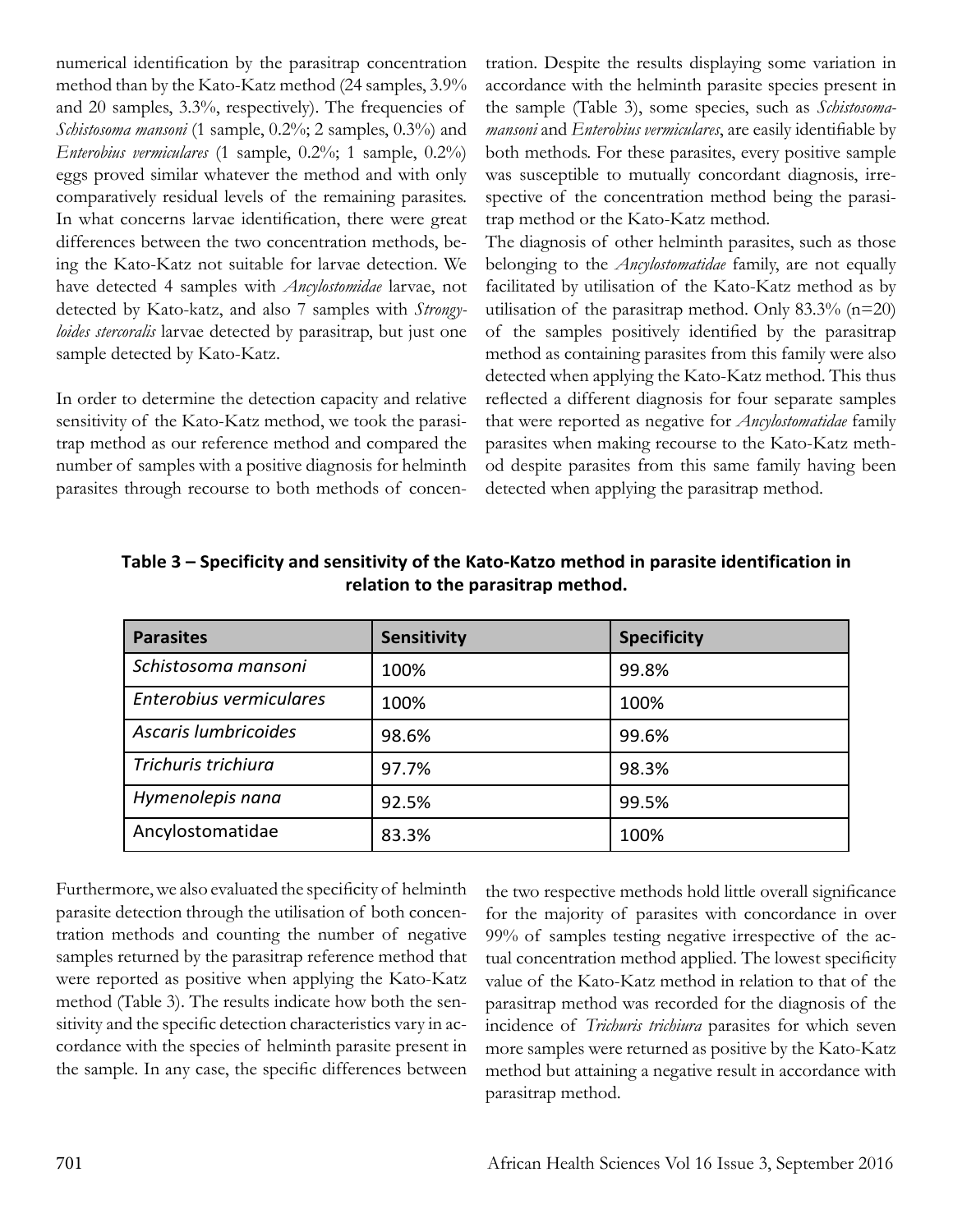#### **Discussion**

The pathologies caused by parasites are, in the majority of cases, a consequence of environmental, cultural and socioeconomic conditions.<sup>1</sup> Hence, we may consider that research into the incidence of parasites in these endemic contexts should be deemed a priority given the importance of their effective control to overall public health.

The application of different methods in intestinal parasite diagnostic is essential, taking into account the morphological and biological variability presented by parasites.<sup>2</sup> The parasitrap and Kato-Katz methods both enable the concentration of a large number of faecal parasite eggs from either fresh or preserved samples, being these methods the most sensitive to the detection of parasites present in low levels of concentration.<sup>12,13</sup>

The study results obtained demonstrate the presence of helminth parasites in approximately one third of children analysed. We verified that the highest levels of incidence were Nematode class parasites, and especially *Trichuristrichiura* and *Ascaris lumbricóides*. Also present from this class are eggs from the Ancylostomidae family, *Enterobius vermiculares* eggs and *Ancylostomidae* and *Strongyloides stercoralis* larvae. From the Cestoda class, we found a very representative frequency of *Hymenolepis nana* eggs. From the Trematoda class, we detected *Schistosoma mansoni,* however with a very low level of frequency due to the fact that this parasite is not endemic in the study area. The two samples identified were from children who do not regularly inhabit the study area and having fallen into the scope of the study due to their spending a period of time staying with family members living in the study area.

We would furthermore note the high number of children (approximately 5%) testing positive for the presence of two or more different species of parasites (co-infections). These findings provide due evidence of the need to undertake deworming campaigns as suggested by the  $WHO.<sup>1</sup>$ 

The majority of intestinal parasitoses result from the drinking of water and consumption of foodstuffs contaminated by parasite eggs such as *Ascaris lumbricoides* and *Trichuris trichiura* with this possibly being the main cause of parasitoses found in this area of study.

In the pre-school age group (aged between two and five), there is a very representative incidence of infection by *Hymenolepis nana* (6.6%), which results primarily from the

consumption of contaminated foodstuffs. Furthermore, this incidence is fostered by the poor hygiene habits of children with this parasitic infection commonly known as the dirty hands disease.<sup>2</sup> Health awareness campaigns, including the practicing of hygiene habits, the utilisation of latrines and consuming treated water clearly remain a need in this area.

In determining the relative sensitivity and specificity of the Kato-Katz method, taking the parasitrap as our reference method, we report that there are no clear differences between these two methodologies as regards the diagnosis of helminth parasites. The small differences encounter may result from inter-observer variability as well as intersample variability. Hence, in samples with low levels of infection, we may detect the presence of parasites in one aliquot and not in another. Moreover, due to observer failure (inter-observer variability), a parasite may get detected in one sample and not in another sample when making recourse to two distinctive methods.

We would nevertheless highlight that the Kato-Katz method is not appropriate for researching larvae due to the morphologic destruction of the parasite during processing and thereby preventing its determination as demonstrated in Table 1. Hence, the Kato-Katz method returns a lower level of detection (83.3%) for parasites in the *Ancylostomidae* family when compared with the parasitrap method. This fact proves extremely important when choosing the intended methodology for field studies.

This study sets out a comparison of two diagnostic methods for intestinal parasites in stool samples. Both techniques are easy to apply even in field working conditions and return concordant results. This study once again demonstrates the need for deworming and awareness campaigns among rural populations in Angola in order to reduce the still high incidence of intestinal parasitoses in children.

#### **Acknowledgements**

The authors would like to thank the entire CISA team for their help and availability throughout this entire project alongside the Demographic Health Survey team, the digitizer team as well as the drivers. Our thanks also go out to António Mendes, from Instituto de Medicina Molecular, Lisboa, for his assistance in reviewing this article.

This work was financed by the CISA project promoters